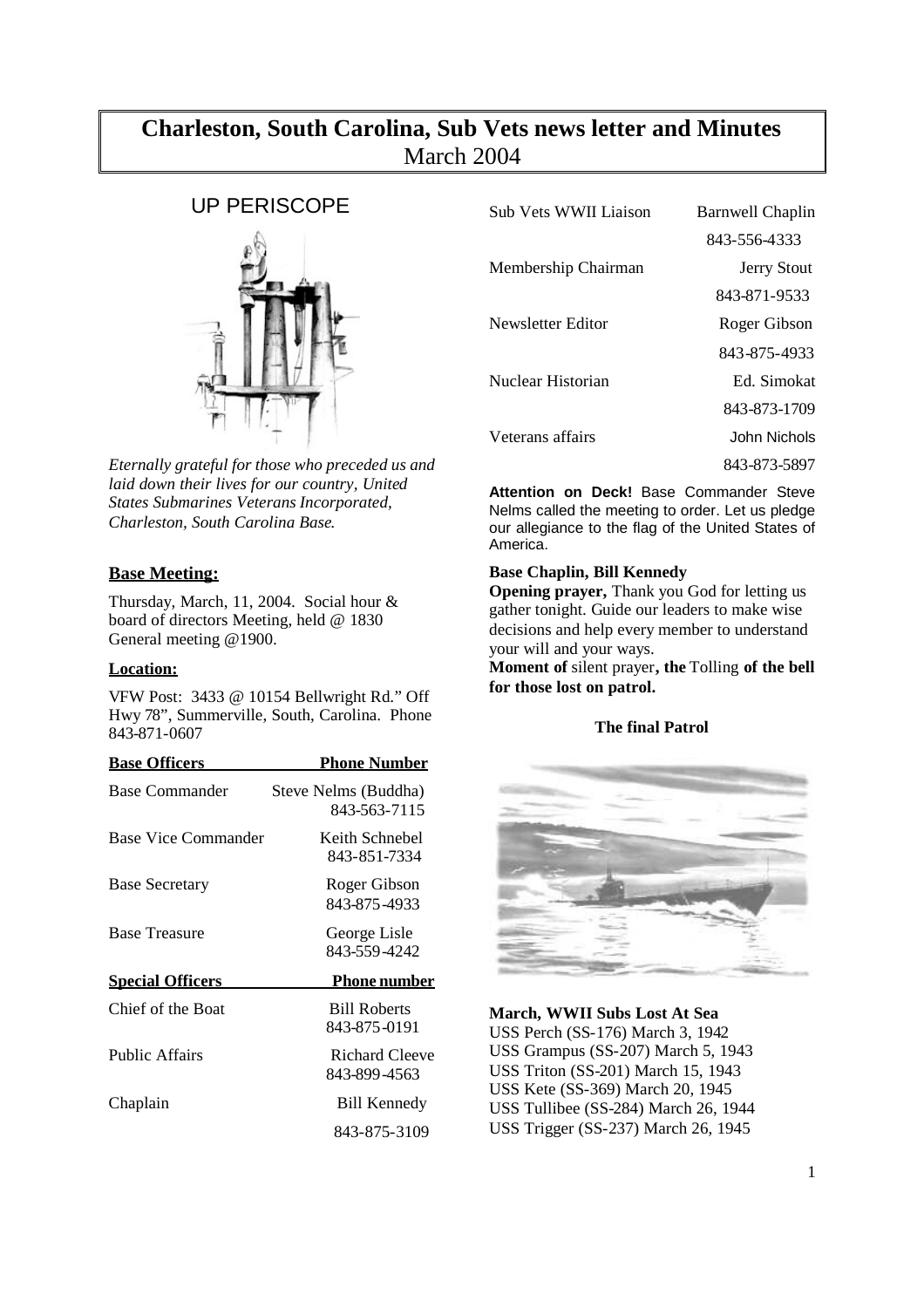## **USSVI Creed**

To perpetuate the memory of our shipmates who gave their lives in the pursuit of their duties while serving their country. That their dedication, deeds, and supreme sacrifice be a constant source of motivation toward greater accomplishments, Pledge loyalty and Patriotism to the United States Government

# **Cob**

The board was polled "we have a "Quorum" Base Commander, Vice Commander, Secretary and treasurer present.

# **Minutes of the February 12th meeting**

## **Base Commander:**

We will deviate from our regular meeting format and allow Randy Bognar to cover the **Amberjack** services this Saturday; decision were made to have the service at the James Island Christian due to the bad weather, Discussion with WW11 Sub-vets assigned tasks and what to bring, muster at 1300, Roger and Randy will be at the church at 1130 to set up. Directions are in the news letter. Hope to see you there to support this function and to pay respect to our lost shipmates.

**New people**! Will you introduce your selves, R.J Lavern, Dana Johnson, Bob Lowe, Richard McCloud, William Patterson, Richard Kohler, Carl Hicks, Morgan Miller, Larry Green, Thomas Lufkin, and finally his wife let him come to our meeting Jim Kirby**Welcome aboard!**

**Public affairs officer Richard Cleeve Web site, http://www.ussvicb.org/** Not at the meeting

# **Base Chaplin, Bill Kennedy**

Nothing to report, Jim Eckles reported that one of our members Don Wikeen has moved in the Helth South facility (Assisted Living) and we know he would like a visit from one of us. He is Qualified for the Holland Club as he received his Dolphins in 1954 they pinned on by **Admiral Ozz.**

## **Treasurer**

Monies were discussed, bills paid, new members joining.

# **Base Secretary**

Some email problems (still), remember shipmates you have to clean out your email boxes once and a while! and yes I know I sent the news letter three times if you know how that was done let me know, also I was also badgered by one of the members Stacy Power that this secretary eliminated his Microsoft program out of his computer when I was assisting him on some problems on his computer, nice try! Motion to accept the minutes, this was seconded and passed.

# **COB**

Working party for Little David, this will be covered by the base commander. 26 of this month a presentation at the Navy Hospital on Tri-care, this is for you older people.

**Base Commander**, district four patch's give your name to "Curley" the district four convention will be held in Jacksonville Florida, April 29-may 2, sponsored by the first coast base in Jacksonville, we are going to have a lot of people go down there and make our presentation for to sponsor the next convention in Charleston area, this has to be submitted at the 2004 convention to get it approved, there are plenty of registration forms at the desk, reminder that the rooms are filling up fast so get them in. An-other note that the rooms for the national convention in Sarasota are about 150 dollars and up, so you might want to look for alternates places.

Sailing List, we are missing a lot of membership (Life) numbers from national check with Jerry or Roger, we would like to keep this up to date. **Curly**, info on the new patch and pin for longevity, they are in 1 year 5 year all the way up to when this organization got started, how we determine the longevity? It will be up to the individual, these are nice patches. Base commander; any body qualified in 1954 let the Base secretary know as we need to submit the paper work to National; so far we have Kirby, Capt. Wikeen, and Simpo, and a couple of others will be able to submit the paper work in August, remember you must be a **life member** in national **one** (1) **year** before you are eligible.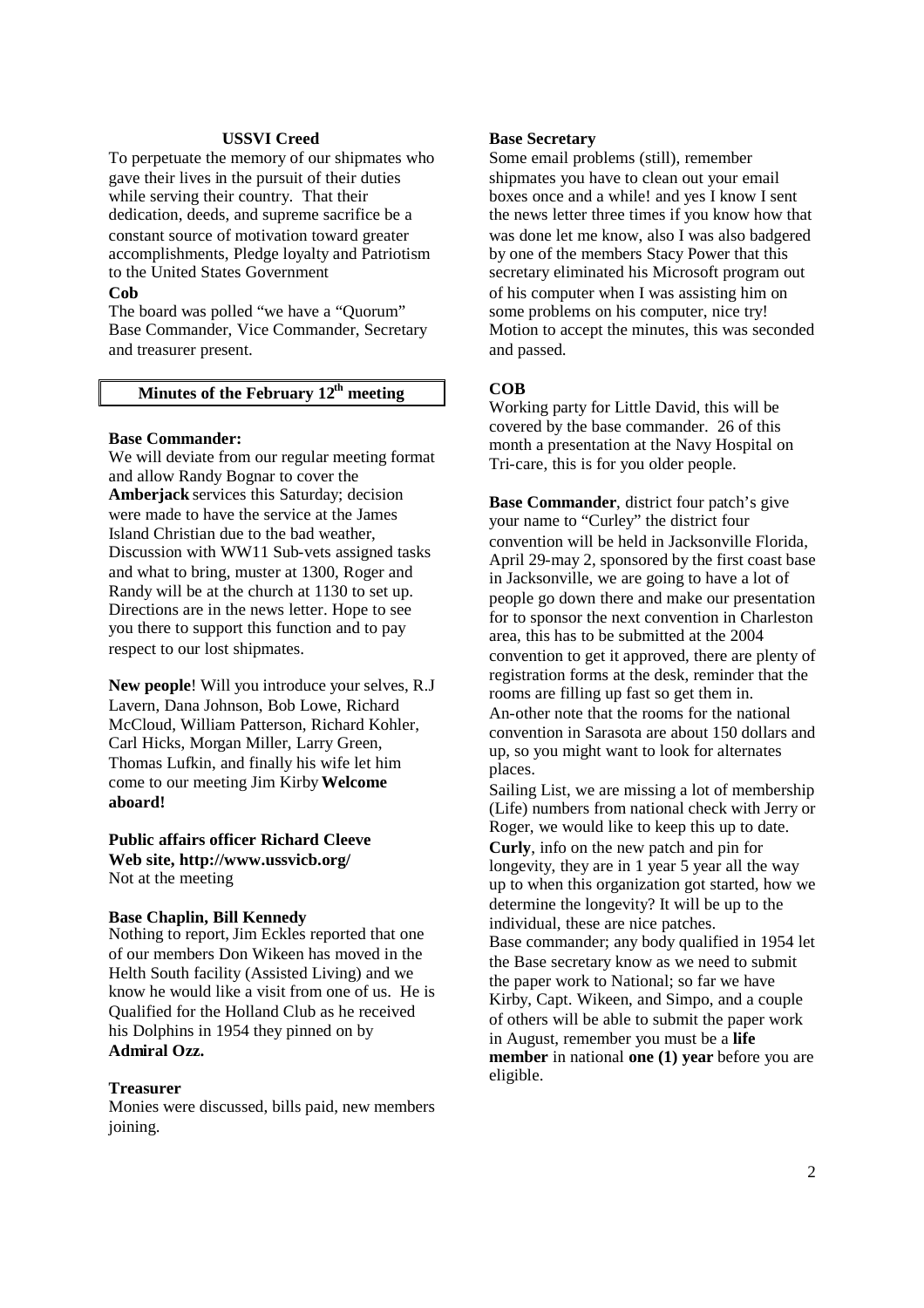# **Tax Raffle**

This was brought up at the last meeting two dollars a chance, Sue Eckles will do the tax's and the monies will be donated to the base, a poll was taken to see who would buy a ticket 22 hands, that's only 44 dollars, this will be tabled until next year, one member (Benny Steel) offered the base 100 dollars if Sue would do the tax's for him so he is our winner!

# **Dolphin Ties,** See Curley for your ties

# **Sub-vets WWII, Barnwell Chaplin.**



**Reminder Amberjack memorial**!

On February 14, 2004: at 1300 hours, moved to James Island Christian Church due to bad weather. **WW11 Sub-vets** meeting February  $19<sup>th</sup>$  at Ryan's in Summerville, time at  $1200$ hours. USSVI members are welcome to come and join to be an associate member,

# **"Massing of the Colors"**

Sunday March  $7<sup>th</sup>$ , 2003 at 1500 U.S. Submarine Veterans, Inc. and U.S. Submarine Veterans of World War II will be participating in a program called "Massing of the Colors" at the Citadel in the Summerall Chapel. There are over 51 organizations that will be present "promoting" Love of Country and Flag!" along with remembering all members of service. Any questions **please call Randy Bognar at 552- 1679 or 442-7794** on his cell.

#### **Torpedo man's association**

Chairman & treasurer no neck **Muller** speaking for his members; to the Board Members USSVI donated 100 dollars to the treasurer if we could keep a certain individual from speaking out during the meeting, the base commander said this might be hard to do and monies would probably have to be returned!

#### **Hunley Funeral**

Listen up things have changed, we originally had 90 volunteers we were going to half at the Battery and the other half at the cemetery we were suppose to also walk along with the caisson's to the cemetery, this has all changed

and has been taken away from us, so understand this, we will be at the Battery only! Release of liability form from each one that is going to participate must print your name and sign must be an original form, check at the bottom if you are a pall bearer or if you will be walking in the precession. Uniforms! If you are going to walk in the precession the uniform is what we have on now, blue shirts vests and ball cap, Kaki pants comfortable shoes. The pallbearers blue blazers with dolphins over your vest pocket, white shirt dolphin tie Kaki pants and leather shoes dark brown or black no ball cap.

**Rehearsal** April 3rd 1300 hours at John Wesleyan Methodist church on 17 west Ashley road Charleston, SC. **"you must be at the rehearsal"** if you can not attend the rehearsal you can not participate in the funeral! We have had volunteers that had to drop out due not being able to make the practice so we went down the list to the next person. These are the Hunley rules and not ours. Get your signed copy of the non liability tuned by next week this means anybody, pallbearer or if you're walking in the precession you must have one!

We also need to know how many people are going to be walking in the precession; this list must be turned in to the commission.

# **Before you leave tonight be sure you check with Keith, he has the forms also have him verify yours before you leave!**

Does everybody understand that we have to play by their rules, it is an honor to be selected to participate in this function, and this will be televised all over the world!

Question was brought up about signing the original in blue in, reason thet the copy machine comes out black, we are not going to worry about that.

# **Keith "Vice Commander"**

Read the names of all the selected pallbearers we had a few that couldn't be contacted, but we will continue to follow through.

# **Old Business**

Charley Rook, **Hunley memorial,** 17th of February still need a couple of Volunteers, meet at the Presbyterian church at 1830, remember the blue blazer with dolphins white shirt dolphin tie if you have one and Kaki pants and dark shoes.(this is at Breeches inlet on Sullivan's island

**Store keeper "Curley"**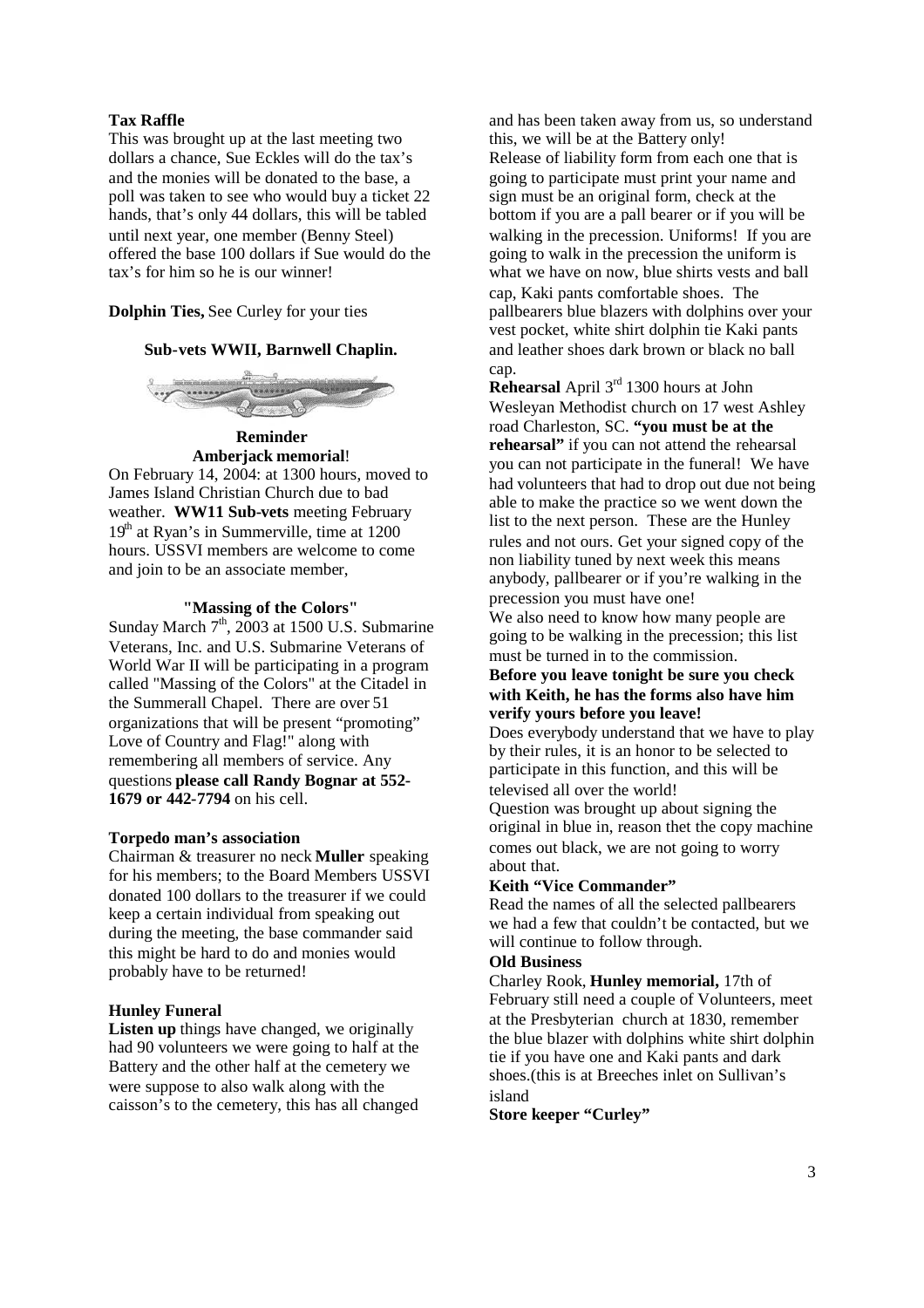Some one owes him 15 dollars please fess up and pay Curley! (Or was it Curley owed some one 15 dollars)

**Rodney:** Submarine cold war memorial Discussion on the granite bench for the memorial with both the USSVI and the WW11 Swamp fox engraved the bench. Randy (Swamp fox Secretary) has not brought this up as yet to the Swamp fox chapter, Lee Allison and Barnwell said it would probably be brought up at the meeting this week on the  $19<sup>th</sup>$  then the vote for the WW11 will be taken then. Discussion followed if should table or vote? More discussion on the price 600 dollars for us and 600 dollars for the swamp fox chapter, should we vote or not! Rodney we should vote one way or the other, comments from a member that it would take a chunk out of the treasury, the conscientious from the members is to go ahead and vote for our half of the bench, George Lisle made a motion to fund our half for the bench this was seconded and passed by the members with two opposed., Motion is Passed!

#### **Committees needed**

We have one so far **float committee** "Mike Emerson" is in charge.

Remember we voted for **Quarterly functions**, but we don't seem to have any Volunteers! **Where are you?** We need to plan a quarterly function for family get together, excludes working parties

Discussion followed, manual work and brain work some of us cant do heavy Manuel work but we still have a brain where we can plan various functions, assign who does what and when, we need directors and followers. We are looking for a volunteer for our recreation committee! **Stacy** what month and when, we have a list, Stacy then Volunteered to head the picnic committee along with **Guido**, finally we will get some good Italian sausage.

**Repair Officer Comments (Eckles)** Ben Heber, during the work on Little David caught his pants on fire with the torch and caused quite a bit of damage a collection was taken up to get the poor shipmate a pair of pants good job Jim

# **Little David Up date!**

Bottom was cut out and sand blasting followed, now it looks like a spaghetti strainer, Bill Kennedy's friend Jamey Clayton has

volunteered to supply and weld the bottom for us, he has taken the measurements and has ordered the steel needed to make all the welding repairs on this vessel the steel will be rolled to the proper size so we will send an email out for a working party during the week, we are limited on what we can do until the welding is complete, so we will be assisting the welder.

#### **Article in the Summerville scene**

For all those who read the article we had good pictures, but! There were a lot of descriptions in the history, the reporter informed the world that this was an original submarine "first error" we pulled it out of the Cooper River, then as things progressed, a phone call from the builder of the replica (Jerry Pester) to us about the miss reporting of the facts, and we informed him that we knew it was a replica and the reporting was in error, a letter was written to the editor of the Journal scene, and of course a immediate response was written.

Reporters will write what looks good and use "Spin" to make the article interesting, so what we now have is a contest at the moment and a lot of finger pointing so this issue must be resolved. Jerry Stafford at Santee Cooper asked Steve Nelms to muster all his **Tact** and his **political correctness** and talk to the editor of the Summerville scene (can you imagine that!). Contact was made and we were appreciative of all the press we got and the beautiful pictures but we really need to straighten some things out, and we are not here to throw rocks at each other, we are doing this for the community and would like to invite you (The Editor) to see first hand what we are doing, with this said the editor accepted the invitation to come to the site and see first hand what the sub-vets are doing.

The next large working party we are not sure, we have to get the bottom plate welded in so there will be a small working party in the middle of the week. Jerry Stafford was out looking at the work done so far and stood up in the bottom and (typical ward room) said it would be nice if we had a hatch in here we could bring special tours and look in from the bottom, "Steve didn't have the heart to tall him that when it goes back it will be only and high as its foundation (foot and a half at most).

Paint and preservation! The Dupont rep did a quick check and said we are almost ready for the first coat, but we need to get the welding done. Further information will follow.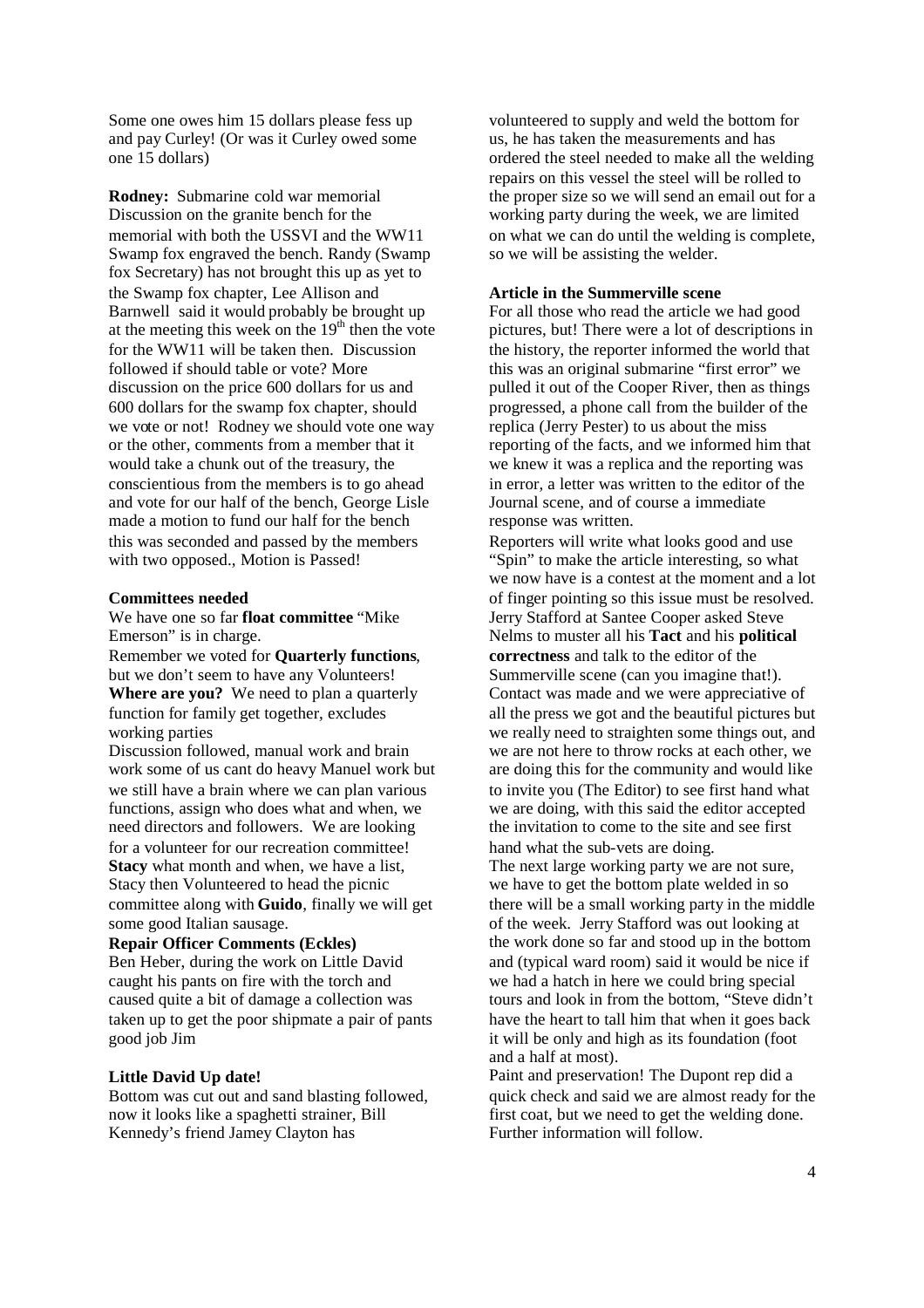# **Question to the members**

Does anybody not know what the little David is? It's replica of a semi submersible used in the civil war, it was also used to tow the CSS Hunley during her testing. This replica sat the Berkeley museum for years and rotted out so the museum asked us if we could help and that it in a nut shell.

# **New Business**

Vice Commander has the bill that covers retirement and disabilities, see **Keith** for the information.

# **The Good of the order**

Ed Simokat in his untiring research into the behavior of the nuclear species has uncovered unusual patterns and rituals when their VRB is exhausted.



His study subject was a Nuke Chief who had squandered his Million dollars shipping over bonus, being desperate talked his wife into Hooking for him to bring home some money, so the price had to be decided on (100 dollars). The first car pulled up and she approached it, and of course this handsome torpedo man was in the car, very politely he asked "How Much" so back and forth discussing the cost so they agreed on a particle service, then when she saw what he had she went back to her husband and asked if she could borrow the monies for the full service, that is as polite as I can say, **you must** be at the **meeting** to get the **full benefit** of the story.

Jack Stevens to Ralph Luther who ran the reunion for the Sennet, a certificate was presented to Ralph from National for the contribution of 2000 dollars for the scholarship fund.

George Gallagher has pictures of a Russian submarine taken when he was at the Hamilton reunion at New London Conn. some of the unusual characteristics and the radar system and missiles.

## Jim Eckles

Discussion about seasons, he and four Nukes were discussion about seasons along came a couple of torpedo men one with short with no

neck and one tall one looking over his class's as the story goes they were asked which season they liked, as we said before, you must be at the meeting to get the full benefit of these discussions.

# **VA Rep Nichols**

Paper work was passed around on items of interest, be sure you check out the items, there will be a notebook at the meeting with the latest data.

## **Roger Lanegan**

Read a book on the USS-S5 and the recovery, he also has a video if anyone is interested the video is 45 minutes.

# **COB**

Discussion on home bound invalids and those in assisted living homes, the Cob and secretary are in support that these members shouldn't have to pay dues to our base, a motion was made by Stacy that we accept this, seconded and passed by all hands

## **Pictures**

Cob is looking for pictures for someone in Texas to make an album See the Cob.



# **"Benediction" Base Chaplin, Bill Kennedy**

Thank you, God for being with us during our meeting. Please watch over all submarine veterans. As we leave this meeting tonight guide our hearts and minds to perform your task and let us remember you in our daily lives. Please take a moment of silence to remember those that have gone before us and those that are onboard the boats and away from their families now serving as we have served. Amen

# **\*\* End of the minutes for February 2004 \*\***

Depth charge drawing, who won? Remember shipmates, kick in some monies for the food and clean up your mess, your mom doesn't work here! Thanks Ben for kicking an extra 10 dollars to the tip jar.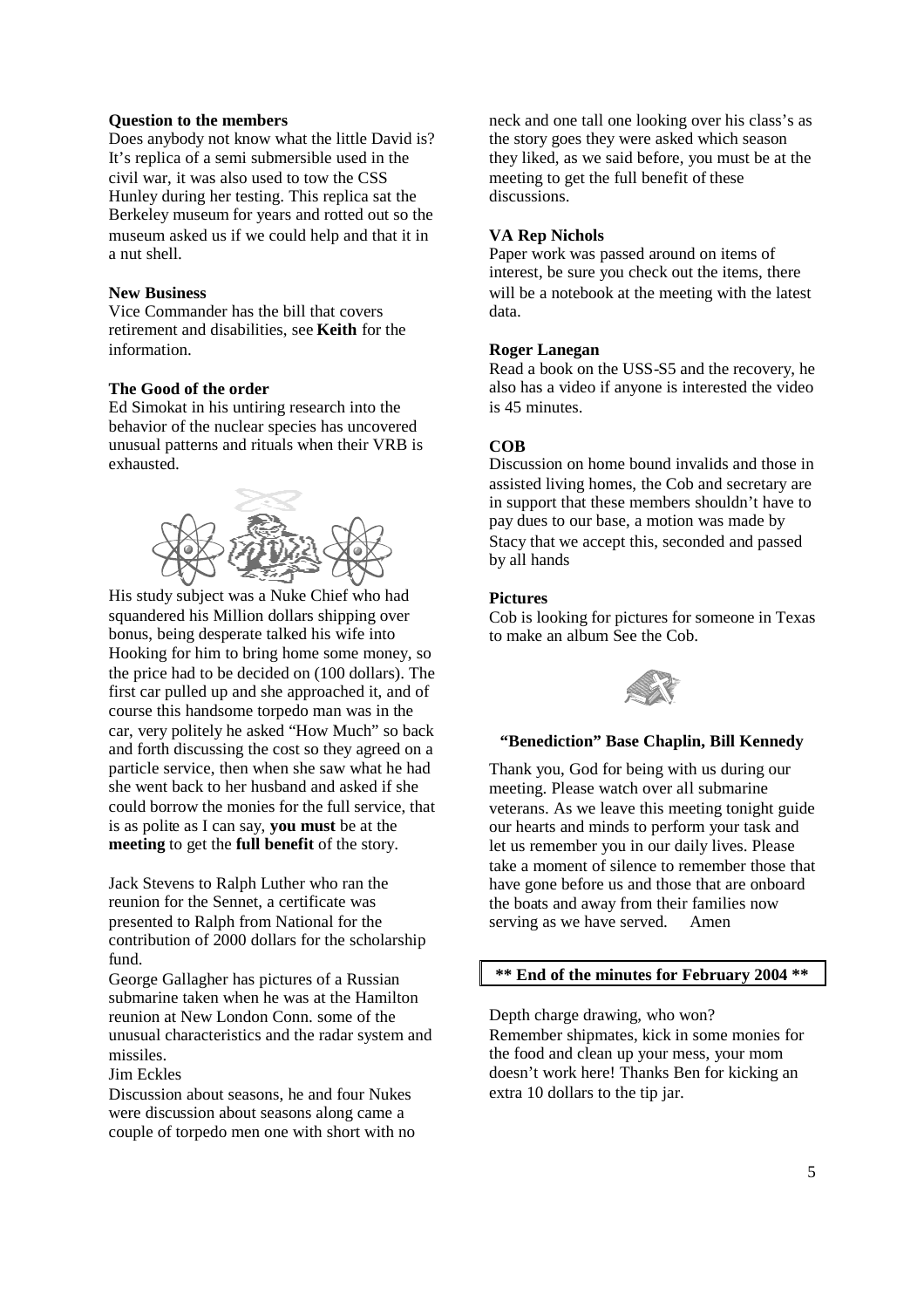# **From the Base Commander, secretary and cob listen up;**

District four convention! In Florida two things, first fill out your registration to attend and/or pick one up at the next meeting in March., remember April 29-march 2 you need to register and get a room booked.

Second; Steve our base commander had a second meeting with the Aiken base on sponsoring the next convention in Charleston details were ironed out and will be covered as they progress.

# **Cob**

News paper article that was in last Sundays terry Joyce column, was about the quarter scale Vietnam memorial wall coning to Charleston

#### Stacy Power has had back **surgery**

Wednesday Feb 26 at St Francis Hospital west he was doing all right the next day chasing the nurses down the hall. Soon as you stepped off the elevator you just followed the sea stories to his room, I think every nurse on the  $4<sup>th</sup>$  floor is now qualified on submarines, Stacy is on medical leave under the care of Nurse Elaine.

Don Wikeen has moved into an assisted living home in N Charleston. He is at The Bridge assisted living home across the street from Trident Medical Center and behind Charleston Southern.. He is in room 132 which is in building 131. The address is 2590 Elms Plantation Blvd, N. Charleston SC 29406. The office phone number is 553-6342.

# **Chaplain: Bill Kennedy**



Another fine turn out for February's meeting, seventy plus, ROLLIN!!!!! I guess the first thing should be the picture Roger had for the Chaplin's Corner in last month's newsletter. There is no way that could look like me. I don't have that much hair!!!

I had the opportunity to visit shipmate Capt. Wikeen last Saturday. He talked about his boats and showed me the coffee table presented to him, very impressive. He liked the plant that we gave him and I am sure he enjoyed the card as well. If you know of anyone that needs a visit or a call please let me know. The only problem I had was Jim E. had no idea and I will leave it at that.

The Amberjack Memorial was very nice. It included all submarines sank. The pictures of the boats added a lot to the service. I hope to see more shipmates at these types of functions. Its good to remember! The weather was poor that Saturday I believe that had a lot to do with the turnout.

If I can help, please call. Thanks Bill





#### Compatriots:

The Memorial Service commemorating the 140th Anniversary of the successful attack upon the Sloop of War, USS Housatonic conducted by the submarine H. L. Hunley and her courageous crew was a moving experience. Clay Martin and Charley Rook are to be commended for organizing the service. The tide had run out and appeared to be slack, the breeze strong, visibility good, and the chill could be felt; all was much like it the conditions described as existing on that day in 1864. If you were present I am sure you must have felt some of emotion they experienced. As usual the musical renditions were given by Compatriots Stan Clardy, "Amazing Grace", and by Wayne Wilson as he